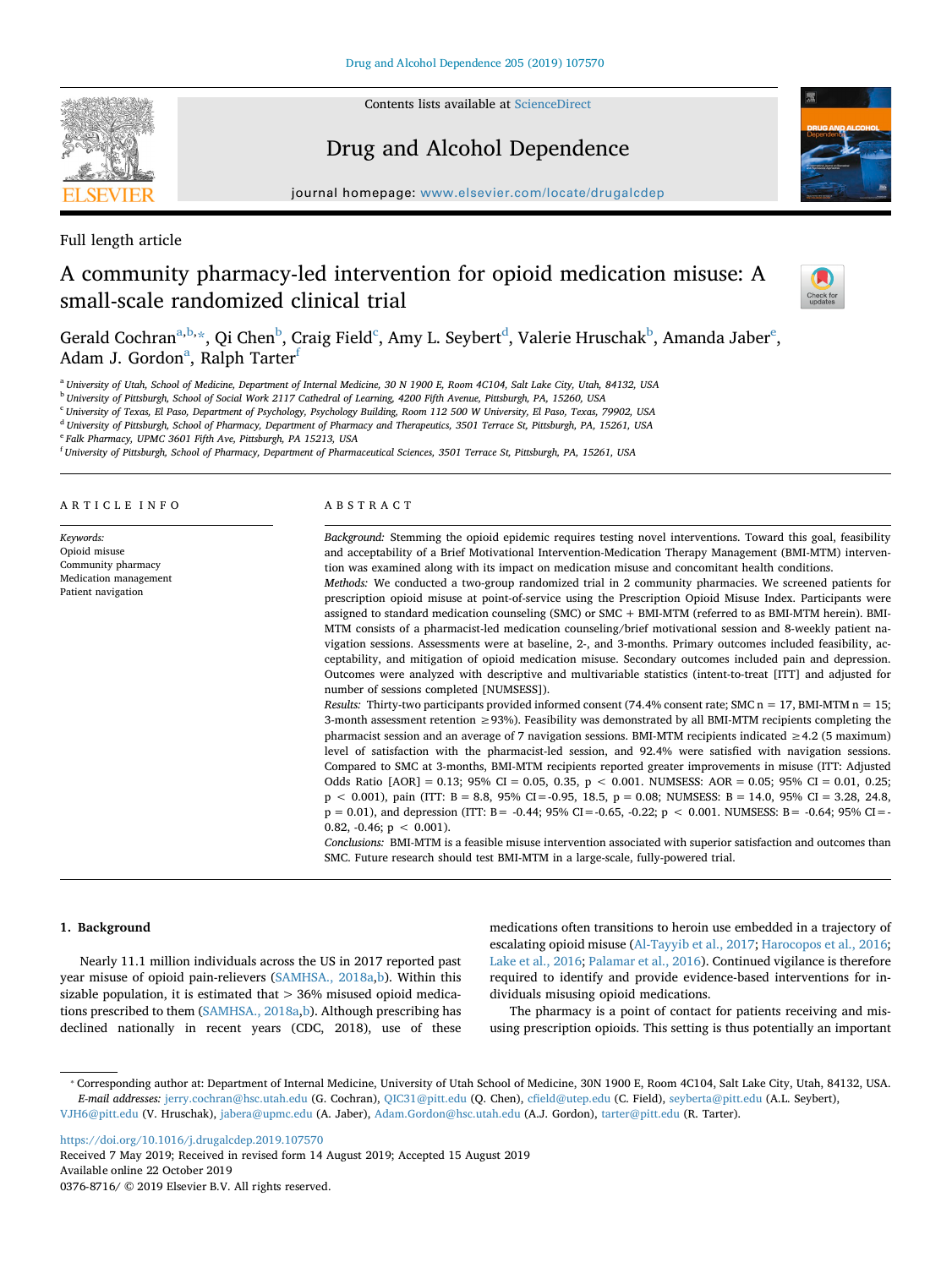location to provide intervention. Notably, pharmacies are not only ubiquitous but are primary locations where patients legally fill opioid prescriptions that are often misused ([Cicero et al., 2011;](#page-5-2) [Inciardi et al.,](#page-5-3) [2007;](#page-5-3) [SAMHSA., 2018a,](#page-6-0)[b](#page-6-1)). More than 90% of US residents live within five miles of a retail pharmacy ([Drug Store News, 2016\)](#page-5-4), and there are approximately 60,000 pharmacies employing a workforce of  $> 170,000$  pharmacists ([CDC, 2013\)](#page-5-5). Their accessibility is thus a major, albeit underutilized, resource for identifying and providing interventions for misuse of prescribed opioids. Furthermore, it is noteworthy that pharmacists are consistently ranked among the most trusted professionals ([Riffkin, 2014\)](#page-6-4), and patients express willingness to receive behavioral health information from pharmacists ([Cochran et al.,](#page-5-6) [2016a,](#page-5-6)[b](#page-5-7); [Cochran et al., 2015](#page-5-8); [Dhital et al., 2010](#page-5-9)). Although the importance of pharmacists in treatment of numerous health conditions; such as cancer care, diabetes, and cardiovascular disease; has been documented ([Colombo et al., 2017](#page-5-10); [Hughes et al., 2017;](#page-5-11) [Mekonnen](#page-6-5) [et al., 2016;](#page-6-5) [van der Molen et al., 2017\)](#page-6-6), research is highly limited in this service setting regarding interventions with patients who misuse opioids.

Accordingly, we developed a pharmacy-based integrated care model consisting of a pharmacist-led medication counseling/brief motivational interviewing session in conjunction with 8 patient navigation sessions [\(Cochran et al., 2016a](#page-5-6),[b\)](#page-5-7). The pharmacist component targets medication adherence/misuse, and the subsequent navigator sessions focus on treatment adherence and reduction of psychosocial risks factors. This study evaluates this intervention, termed Brief Motivational Intervention-Medication Therapy Management (BMI-MTM), in a singleblinded randomized clinical trial. As the first intervention study involving community pharmacy patients with opioid medication misuse (NIDA R21DA043735; NCT03149718), a main objective pertains to establishing the acceptability and feasibility of the BMI-MTM intervention as well as determining its preliminary effects on reducing opioid medication misuse and concomitant health conditions.

## **2. Material and methods**

Methods for this study have been reported in detail previously ([Cochran et al., 2018\)](#page-5-12). Study participants were recruited from 2 community pharmacies located in southwestern Pennsylvania, one associated with an academic medical center and one an independent pharmacy in a rural county.

## *2.1. Participant identification, inclusion/exclusion, and enrollment*

Potential participants were approached if they were currently prescribed an opioid medication and were screened in-person at the community pharmacy sites by the study pharmacist, pharmacy technician, or research staff. The study also advertised within other local pharmacies as well as through a research participant registry.

To be included in the study, patients were required to be English speaking and ≥18 years of age. Study inclusion criteria also required patients to be currently misusing their prescribed opioid medication. To identify misuse, we employed the Prescription Opioid Misuse Index (POMI; see outcomes section for validity/reliability ([Knisely et al.,](#page-5-13) [2008\)](#page-5-13). This brief 6-item instrument asks patients about behaviors related to their current usage of their opioid pain medication, with  $\geq 2$ positive items indicative of misuse. Specific behaviors screened on the POMI include seeking early refills, taking medications at higher doses or more frequently than prescribed, doctor shopping, and using medication to deal with problems or for psychoactive effects ([Knisely et al.,](#page-5-13) [2008\)](#page-5-13). Items in the POMI would be not applicable to those filling opioid medications the first time.

Patients were excluded if they self-reported: pregnancy, solely filling buprenorphine or buprenorphine combination projects, being unable to provide contact information, planning to move residences within the 3 months of recruitment, or having a psychotic or manic

episode in the 30 previous days. Psychosis assessment was performed using the subscale from the Behavior and Symptom Identification Scale ([Eisen et al., 2004](#page-5-14)), and mania was assessed using Altman Self-Rating Mania Scale [\(Altman et al., 1997\)](#page-5-15). Those who self-reported receiving treatment for cancer were also excluded from study participation given limited literature on appropriate use/misuse of opioid medications among this population [\(Manchikanti et al., 2018](#page-6-7); [Pinkerton and Hardy,](#page-6-8) [2017;](#page-6-8) [Sutradhar et al., 2017](#page-6-9))—that is to say—it is not fully understood in the field how clinical measures of opioid medication misuse may apply to this population. Patients excluded were provided with information about the risks of opioid pain medication misuse, and the research team helped them to obtain health or psychosocial services if they desired.

Patients who met all study criteria for inclusion were required to provide written informed consent approved by the University of Pittsburgh Institutional Review Board. Following consent and enrollment, participants completed a baseline assessment and were then randomly assigned on a 1:1 ratio to the standard medication counseling (SMC) or SMC + BMI-MTM study conditions (referred to as BMI-MTM herein).

# *2.2. Standard medication counseling condition*

SMC is the Centers for Medicaid and Medicare Services requirement for pharmacists wherein patients who are filling prescriptions receive information for all medications received and are offered counseling ([Centers for Medicaid and Medicare Services, 2014\)](#page-6-10). SMC in Pennsylvania requires pharmacists to: (1) offer counseling related to the medication, (2) document counseling has been offered, (3) document patient refusal of counseling, (4) offer a counseling process for patients not present (not applicable in this study), (5) discuss possible generic substitutions, and (6) provide information about the medication ([Centers for Medicaid and Medicare Services, 2014\)](#page-6-10). Licensed pharmacists other than the study pharmacists (i.e., those trained in the BMI-MTM intervention) delivered SMC in this project as part of their standard dispensing practice. Those pharmacists who delivered SMC possessed similar level of education and licensing as the pharmacists who delivered BMI-MTM. It is important to note that due to regulatory requirements, all participants received SMC as part of the study— including BMI-MTM recipients.

# *2.3. Brief motivational intervention-medication therapy management*

# *2.3.1. Interventionists, training, and administration*

BMI-MTM was the intervention condition and was comprised of 4 specific evidence-based practices. The evidence-based practices that constitute BMI-MTM include: (1) medication therapy management (MTM), (2) brief motivational interviewing (BMI), (3) patient navigation (PN), and (4) naloxone training and referral.

Intervention components were delivered sequentially, with the pharmacy-based session delivered by a licensed pharmacist lasting 30–45 min followed by 8 patient navigation sessions delivered telephonically by a patient navigator, a master's level research interventionist. Study pharmacists and navigators underwent approximately 16 h of training in basic motivational interviewing skills ([Miller and](#page-6-11) [Rollnick, 2013\)](#page-6-11) by a Motivational Interviewing Network of Trainers (MINT) trainer.

Both pharmacy-based and telephonic sessions were set up on an appointment basis in order to accommodate the pharmacy workflow as well as patients' needs and time constraints. Prior to session initiation with participants, study pharmacists and navigators received a brief report of general physical and behavioral health status of participants based on information collected during the baseline assessment. All sessions were audio-recorded and a subset was selected at random for review using session checklists developed by the study team to assess for protocol adherence and general case management and motivational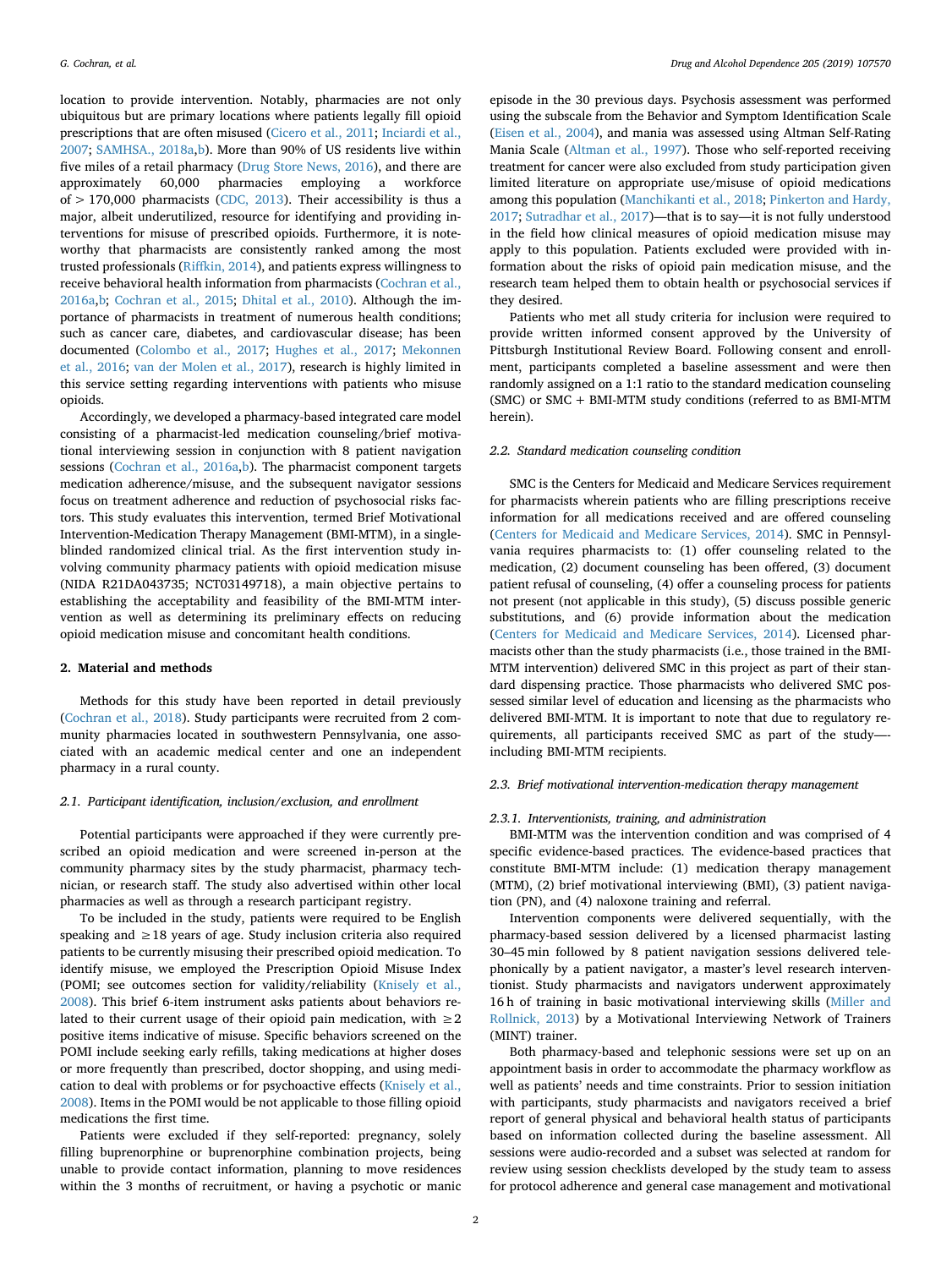interviewing fidelity. Specifically, regarding motivational interviewing fidelity, research staff who reviewed sessions were master's level social workers who underwent at least 16 h of motivational interviewing training, mentioned above, and were provided periodic supervision by the MINT trainer.

#### *2.3.2. Pharmacy-led intervention component*

The pharmacy portion of the BMI-MTM intervention involved delivery of MTM combined with brief motivational interviewing. MTM delivery specifically targeted improving adherence to taking the opioid medication as prescribed. A primary objective of MTM is to enable patients to proactively manage medication usage by resolving barriers to regimen adherence ([American Pharmacists Association, 2008](#page-5-16); [Bluml,](#page-5-17) [2005\)](#page-5-17). MTM in this study involved the study pharmacists: (1) reviewing with participants' opioid medication(s) being actively taken and identifying possible unsafe interactions; (2) speaking with the patient about misuse and specifically identified misuse behaviors; and (3) identifying targets for adherence improvement and encouraging patients to take action toward behavior change. Within the MTM session, brief motivational interviewing was employed to address opioid medication misuse by facilitating a non-directive discussion regarding motivation to change, discussing importance/confidence to avoid misuse, and resolving ambivalence towards stopping misuse. Upon session conclusion, the study pharmacists provided participants with a record of the participant's plans for health behavior change and initiated a warm handoff to the study navigator within 1 business day.

#### *2.3.3. Patient navigation component*

The PN model delivered herein employed principles of strengthsbased case management ([Brun and Rapp, 2001](#page-5-18); [Saleebey, 2009](#page-6-12)) and motivational interviewing [\(Miller and Rollnick, 2013](#page-6-11)). The PN portion of the BMI-MTM was delivered through 8 weekly telephonic sessions, which lasted 30–45 min per session. Sessions 1–3 involved development of therapeutic alliance/rapport, goal setting for needed services (e.g. mental, physical, behavioral health), identifying barriers, and problem resolution. In sessions 2–3, navigators also focused on aiding patients to enroll in psychosocial services, behavioral health, and/or physical healthcare. Session 4 initiated a discussion with patients around overdose risk, possible need for a naloxone kit ([SAMHSA, 2013](#page-6-13)), and referral to locations where a kits/training could be obtained. Sessions 5–7 continued to focus on service engagement, identifying health needs, and providing referral and enrollment support to any additional service providers. Session 8 included discussion, planning, and commitment for continued self-care.

#### *2.4. Assessment and compensation*

Assessments were conducted at baseline, 2-months (upon PN completion for BMI-MTM recipients), and 3-months. Participants who completed the baseline assessment received \$20, \$30 for the 2-month, and \$75 for the 3-month assessments. The baseline assessment took approximately 35 min and follow up assessments lasted about 25 min.

## *2.5. Outcome measurement*

Primary outcomes included feasibility and acceptability of the BMI-MTM intervention. For the assessment of feasibility, we tracked study screening/enrollment rates and session completion rates. We measured acceptability by assessing satisfaction with relevant items from the Patient Satisfaction Survey for Comprehensive Medication Management (PSSCMM; [Moon et al., 2016\)](#page-6-14), a reliable and content/factorial valid 10 item self-report instrument ([Moon et al., 2016](#page-6-14)). This instrument measures patient satisfaction with the pharmacist-delivered portion of BMI-MTM. We also assessed acceptability using a modified Patient Satisfaction Questionnaire-18 (PSQ-18; [Thayaparan and Mahdi, 2013\)](#page-6-15); a reliable and criterion valid 18-item self-report instrument [\(Marshall and](#page-6-16)

[Hays, 1994](#page-6-16); [Thayaparan and Mahdi, 2013\)](#page-6-15), which assesses general satisfaction, technical quality, interpersonal manner, quality of communication, time spent with navigator, accessibility, and convenience. This instrument was used to assess satisfaction with the navigator portion of the intervention and was adapted by replacing the "provider" terminology to instead say "patient navigator." Acceptability was also assessed by tracking retention of BMI-MTM recipients at the study assessment time points.

Primary outcomes also included opioid medication misuse. Described above, opioid medication misuse was measured by the Prescription Opioid Misuse Index (POMI). This instrument has criterion validity and is reliable [\(Knisely et al., 2008](#page-5-13)).

Secondary outcomes included pain, which was measured by the Short Form (SF)-36; a 36-item content, criterion, and construct valid measure with demonstrated reliability [\(Ware, 2019](#page-6-17)). The two-item pain subscale asked about level of bodily pain and pain-related physical functioning and is scored on a 0–200 scale. We assessed depression using the Patient Health Questionnaire (PHQ) depression subscale, a valid mental health assessment with demonstrated reliability ([Hides](#page-5-19) [et al., 2007;](#page-5-19) [Smith et al., 2007](#page-6-18); [Spitzer et al., 1999](#page-6-19), [2000](#page-6-20)). This subscale is scored on a 5-point scale ( $0=$ none-minimal;  $1=$ mild;  $2=$ moderate,  $3 =$ moderately severe;  $4 =$ severe).

Other outcomes assessed included a urine toxicology screen to examine cannabis and opiate use. Cannabis screening was particularly important to assess in this project in order to examine whether improvements in pain following reductions in misuse were associated with increased cannabis use—given the popular application of cannabis for pain management. We also tracked self-reported naloxone prescription fills during the study period, given, as part of the intervention, all patients received naloxone referral.

## *2.6. Participant health and demographic characteristics*

We also collected information on mental health, unhealthy alcohol use, type of opioid medication use, and demographic characteristics. These variables informed whether differences existed in patient characteristics by intervention group at baseline. Specifically, Posttraumatic Stress Disorder (PTSD) was measured using the 5-item criterion valid Primary Care-Posttraumatic Stress Disorder assessment, which has testretest reliability ([Ouimette et al., 2008](#page-6-21); [Prins et al., 2003](#page-6-22); [van Dam](#page-6-23) [et al., 2010](#page-6-23)). The anxiety subscale from the PHQ was also administered. Unhealthy alcohol consumption was assessed using the Alcohol Use Disorders Identification Test-C ([Han et al., 2017](#page-5-20); [SAMHSA, 2019](#page-6-24)). Opioid medication type was captured in an open-ended question format. Age (years), sex (male = 0, female = 1), race (nonwhite =  $0$ , white  $= 1$ ), education (greater than high school  $= 0$ , high school or  $less = 1$ ), employment (unemployed = 0, employed = 1), marital (not married = 0, married = 1), and insurance status (not insured = 0, insured = 1) were collected to assess participant demographics.

#### *2.7. Analyses*

We conducted descriptive analyses of frequencies, proportions, and measures of central tendency to compare participant health and demographic characteristics at baseline. Similarly, we employed descriptive statistical measures to assess our outcome measures. For longitudinal analyses, we developed general estimating equation models. Within these, we tested a time by intervention condition interaction on study outcomes ([Twisk et al., 2018](#page-6-25)). For dichotomous outcomes, we employed the binary distribution with logit link. For continuous outcomes, we employed the Gaussian distribution and identity link. All models utilized the autoregressive correlation matrix to account for repeated observations. We present two sets of multivariable models—one set presenting intent-to-treat (ITT) outcomes adjusted for site and a second set adjusted for site as well as for numbers of sessions (NUMSESS) completed. We estimated robust standard errors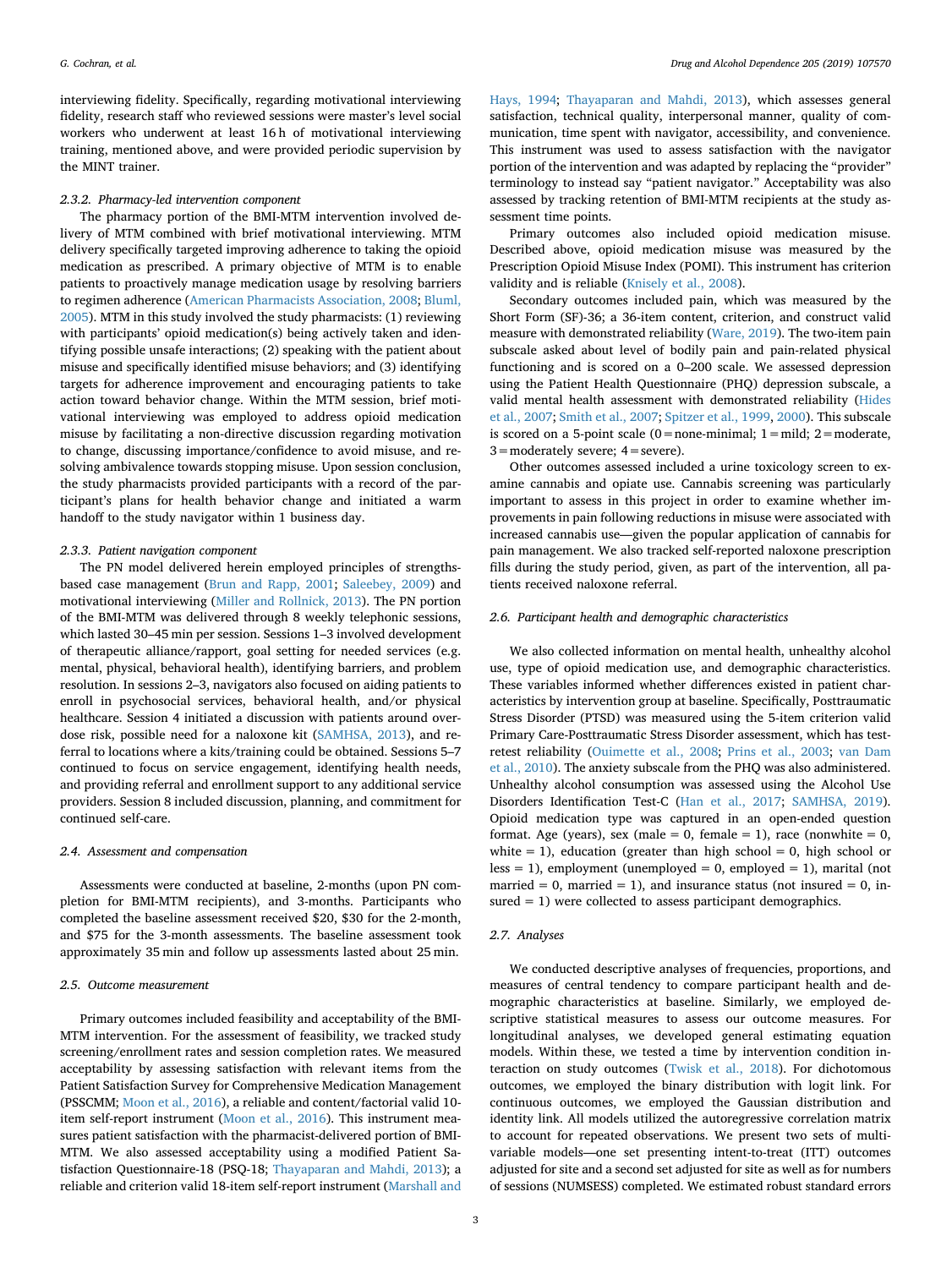for all models. Analyses were conducted in Stata 15.1 ([StataCorp,](#page-6-26) [2017\)](#page-6-26).

## **3. Results**

From September 2017 through November 2018, we approached a total of 387 patients, of whom 314 agreed to be screened (81.1%). No statistically significant differences were detected in age category  $(18-25, 26-40, 41-64, and > 64)$ , gender, and insurance status (insured vs. not insured) for those who chose to be screened compared to those that did not ( $p > 0.05$ ). Of those who agreed to participate in screening,  $21\%$  (n = 65) were positive for opioid medication misuse. Fourteen of those screening positive did not meet other eligibility criteria, and 8 additional patients were not reachable for recruitment following screening in the pharmacy. Therefore, a total of 43 patients were approached, of whom 32 provided written informed consent (74.4%). Patients were assigned to BMI-MTM ( $n = 15$ ) or SMC ( $n = 17$ ) conditions. A total of 14 (93.3%) BMI-MTM recipients and 16 (94.1%) SMC participants completed the 2-month follow up assessment, and a total of 14 (93.3%) BMI-MTM recipients and 17 (100%) SMC participants completed the 3-month follow up assessment.

## *3.1. Baseline characteristics*

No significant differences were detected between conditions in term of demographics, physical health, mental health, or substance use indicators at baseline [\(Table 1\)](#page-3-0). Participants were: on average 51.9 years old, female, employed, and possessed a high school or less education. Most patients were prescribed oxycodone. Participants also screened positive for depression, anxiety, and PTSD. Approximately one-third of patients screened positive for cannabis use.

#### <span id="page-3-0"></span>**Table 1**

B[a](#page-3-1)seline Participant Characteristics by Intervention Condition ( $N=32$ )<sup>a</sup>.

We also inspected specific misuse behaviors participants endorsed at baseline to understand their risk profiles, i.e., the individual items asked in the POMI [\(Table 1\)](#page-3-0). No statistically significant differences in behaviors were detected between intervention groups ( $p > 0.05$ ). The majority of participants acknowledged using more of their medication than prescribed, using the medication more often than directed, getting early refills, getting high/feeling a buzz, and using the medication to cope with emotional problems. The least frequently endorsed misuse behavior was doctor shopping.

#### *3.2. Outcome analyses*

BMI-MTM participants reported high level of satisfaction with the pharmacy and PN portions of the intervention (not shown). Specifically, all participants who completed the satisfaction survey ( $n = 13$ ) agreed/ strongly agreed the pharmacist ensured medication safety, increased confidence to manage their medications, and listened to their concerns. Most participants agreed/strongly agreed they would recommend the pharmacist to friends/family (92.4%,  $n = 12$ ), with 1 patient disagreeing ( $n = 1$ ). Participants who completed the navigator satisfaction survey  $(N = 13)$ , on a 5 point scale, gave nearly perfect ratings for general satisfaction (Mean  $[M] = 4.5$ , SD = 0.59), technical quality  $(M = 4.6, SD = 0.56)$ , interpersonal manner  $(M = 4.8, SD = 0.25)$ , quality of communication ( $M = 4.7$ ,  $SD = 0.38$ ), time spent with the navigator ( $M = 4.7$ ,  $SD = 0.43$ ), and accessibility and convenience  $(M = 4.2, SD = 0.46)$ . In addition, all BMI-MTM condition participants received the pharmacist intervention, and  $73.3\%$  (n = 11) of BMI-MTM participants received the complete navigation intervention—with an average 7 navigation sessions completed (SD = 2.2; not shown).

In terms of unadjusted changes in opioid medication misuse across time ([Fig. 1\)](#page-4-0), at 2 months, 42.9% ( $n = 6$ ) of BMI-MTM recipients

| $\alpha$ and $\alpha$ and $\alpha$ and $\alpha$ and $\alpha$ and $\alpha$ and $\alpha$ and $\alpha$ and $\alpha$ and $\alpha$ and $\alpha$ and $\alpha$ and $\alpha$ and $\alpha$ and $\alpha$ and $\alpha$ and $\alpha$ and $\alpha$ and $\alpha$ and $\alpha$ and $\alpha$ and $\alpha$ and $\alpha$ and $\alpha$ and $\alpha$ |                         |      |                |      |                |      |          |              |      |
|----------------------------------------------------------------------------------------------------------------------------------------------------------------------------------------------------------------------------------------------------------------------------------------------------------------------------------|-------------------------|------|----------------|------|----------------|------|----------|--------------|------|
|                                                                                                                                                                                                                                                                                                                                  | Total                   |      | <b>BMI-MTM</b> |      | <b>SMC</b>     |      |          |              |      |
| Demographics                                                                                                                                                                                                                                                                                                                     | n                       | $\%$ | n              | $\%$ | n              | $\%$ | $\chi^2$ | DF           | p    |
| Age (years) b                                                                                                                                                                                                                                                                                                                    | 51.9                    | 12.6 | 53             | 9.4  | 50.9           | 15.1 | $-0.5$   | 30           | 0.68 |
| Female                                                                                                                                                                                                                                                                                                                           | 18                      | 56.3 | 8              | 53.3 | 10             | 58.8 | 0.1      | 1            | 0.76 |
| White                                                                                                                                                                                                                                                                                                                            | 23                      | 71.9 | 11             | 73.3 | 12             | 70.6 | 0.0      | 1            | 1.00 |
| Employed                                                                                                                                                                                                                                                                                                                         | 10                      | 31.3 | 7              | 46.7 | 3              | 17.7 | 3.1      | 1            | 0.08 |
| < High school                                                                                                                                                                                                                                                                                                                    | 17                      | 53.1 | 8              | 53.3 | 9              | 52.9 | 0.0      | 1            | 0.98 |
| Insured                                                                                                                                                                                                                                                                                                                          | 22                      | 68.8 | 9              | 60.0 | 13             | 76.5 | 1.0      | $\mathbf{1}$ | 0.32 |
| Married                                                                                                                                                                                                                                                                                                                          | 8                       | 25.0 | 3              | 20.0 | 5              | 29.4 | 0.4      | $\mathbf{1}$ | 0.42 |
| Physical health                                                                                                                                                                                                                                                                                                                  |                         |      |                |      |                |      |          |              |      |
| Pain b, c                                                                                                                                                                                                                                                                                                                        | 27.7                    | 19.6 | 27.5           | 16.1 | 27.8           | 22.8 | 0.0      | 30           | 0.48 |
| Primary opioid medication                                                                                                                                                                                                                                                                                                        |                         |      |                |      |                |      |          |              |      |
| Hydrocodone                                                                                                                                                                                                                                                                                                                      | 12                      | 37.5 | 5              | 33.3 | 7              | 41.2 | 3.3      | 3            | 0.35 |
| Oxycodone                                                                                                                                                                                                                                                                                                                        | 17                      | 53.1 | 9              | 60.0 | 8              | 47.1 |          |              |      |
| Dilaudid                                                                                                                                                                                                                                                                                                                         | $\overline{\mathbf{2}}$ | 6.3  | $\bf{0}$       | 0.0  | $\overline{2}$ | 11.8 |          |              |      |
| Tramadol                                                                                                                                                                                                                                                                                                                         | 3                       | 3.1  | $\mathbf{1}$   | 6.7  | $\mathbf{0}$   | 0.0  |          |              |      |
| <b>Mental health</b>                                                                                                                                                                                                                                                                                                             |                         |      |                |      |                |      |          |              |      |
| Depression b, d                                                                                                                                                                                                                                                                                                                  | 1.6                     | 1.3  | 1.8            | 1.2  | 1.4            | 1.4  | $-1.0$   | 30           | 0.86 |
| Anxiety <sup>c, e</sup>                                                                                                                                                                                                                                                                                                          | 6                       | 18.8 | 3              | 20.0 | 3              | 17.7 | 0.0      | $\mathbf{1}$ | 1.00 |
| Posttraumatic stress disorder <sup>e</sup>                                                                                                                                                                                                                                                                                       | 9                       | 29.0 | 4              | 26.7 | 5              | 31.3 | 0.1      | $\mathbf{1}$ | 1.00 |
| Substance use and toxicology                                                                                                                                                                                                                                                                                                     |                         |      |                |      |                |      |          |              |      |
| Hazardous drinking <sup>e</sup>                                                                                                                                                                                                                                                                                                  | 6                       | 18.8 | $\overline{2}$ | 13.3 | 4              | 23.5 | 0.5      | $\mathbf{1}$ | 0.46 |
| Positive cannabis toxicology <sup>e</sup>                                                                                                                                                                                                                                                                                        | 11                      | 34.4 | 5              | 33.3 | 6              | 35.3 | 0.0      | $\mathbf{1}$ | 0.91 |
| <b>Misuse Behaviors</b>                                                                                                                                                                                                                                                                                                          |                         |      |                |      |                |      |          |              |      |
| Using more medication than prescribed                                                                                                                                                                                                                                                                                            | 28                      | 87.5 | 13             | 86.7 | 15             | 88.2 | 0.02     | 1            | 1.00 |
| Using medication more than directed                                                                                                                                                                                                                                                                                              | 30                      | 93.8 | 15             | 100  | 15             | 88.2 | 1.9      | 1            | 0.49 |
| Early refills                                                                                                                                                                                                                                                                                                                    | 13                      | 40.6 | 8              | 53.3 | 5              | 29.4 | 1.9      | 1            | 0.17 |
| Getting high/feeling a buzz                                                                                                                                                                                                                                                                                                      | 6                       | 18.8 | 4              | 26.7 | $\overline{2}$ | 11.8 | 1.2      | 1            | 0.38 |
| Using medication to cope with emotions                                                                                                                                                                                                                                                                                           | 6                       | 18.8 | 4              | 26.7 | $\overline{2}$ | 11.8 | 1.2      | 1            | 0.38 |
| Doctor shopping                                                                                                                                                                                                                                                                                                                  | 4                       | 12.5 | 3              | 20.0 | $\mathbf{1}$   | 5.9  | 1.5      | 1            | 0.32 |

<span id="page-3-1"></span><sup>a</sup> Fisher exact used with  $n < 5$ .

<span id="page-3-2"></span><sup>b</sup> Mean, SD, t-value.

<span id="page-3-3"></span>Scored on a 0-200 scale.

<span id="page-3-4"></span><sup>d</sup> scored on a 1-5 scale (0 = none-minimal; 1 = mild; 2 = moderate, 3 = moderately severe; 4 = severe).

<span id="page-3-5"></span><sup>e</sup> Number and percent of positive participant screenings.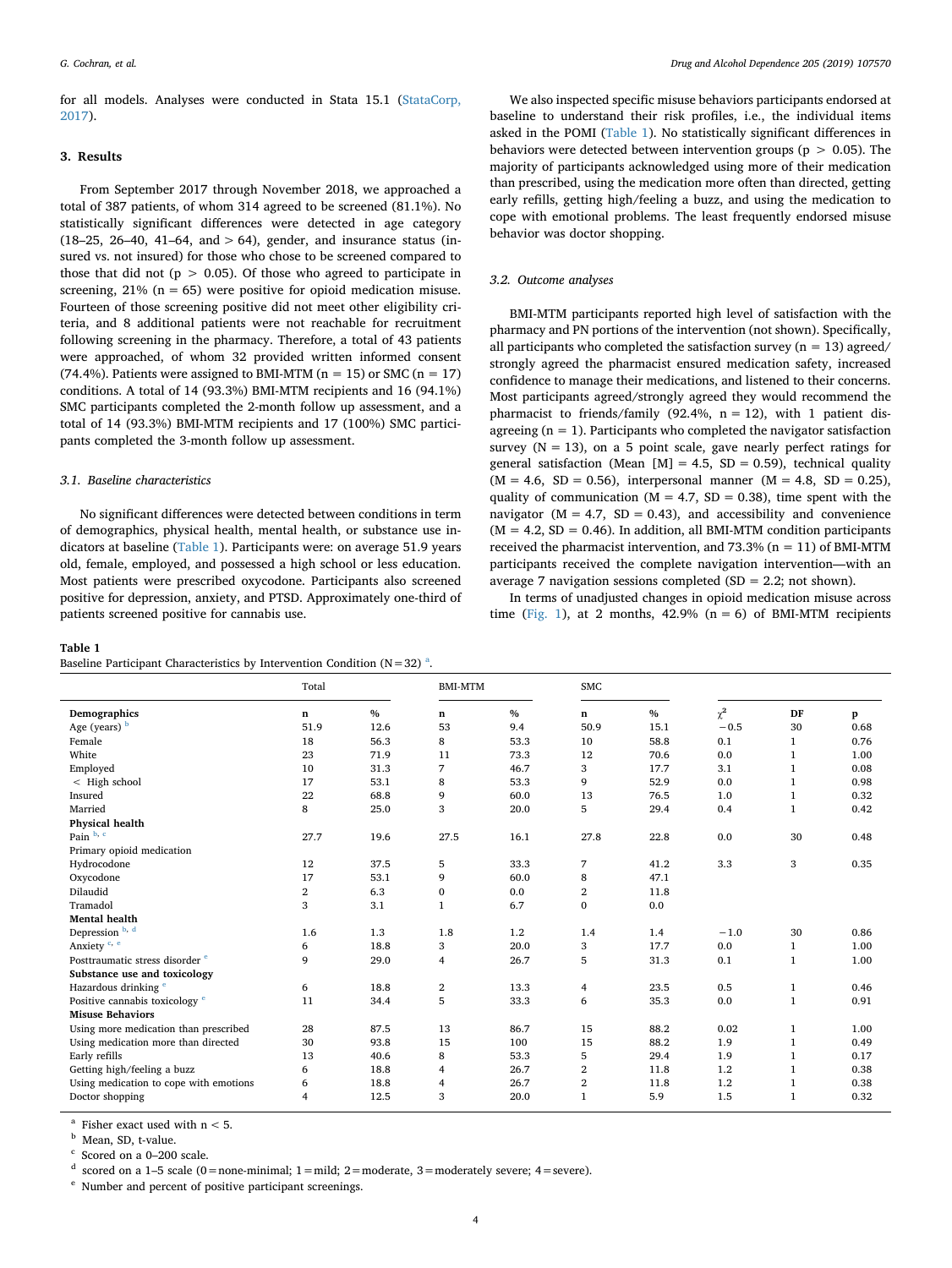<span id="page-4-0"></span>

-BMI-MTM Misuse  $-$  SMC Misuse

**Fig. 1.** Unadjusted Percentages of Opioid Medication Misuse by Intervention Condition across Time.

# <span id="page-4-1"></span>**Table 2**

|  |  | Primary and Secondary Outcomes with Treatment By Time Interaction. |
|--|--|--------------------------------------------------------------------|
|--|--|--------------------------------------------------------------------|

| Intent-to-Treat Analysis <sup>a</sup>                   |            |      |                |             |  |  |  |  |
|---------------------------------------------------------|------------|------|----------------|-------------|--|--|--|--|
| <b>Primary outcomes</b>                                 | <b>AOR</b> | SF.  | 95% CI         | p           |  |  |  |  |
| Misuse mitigation                                       | 0.13       | 0.07 | 0.05, 0.35     | ${}< 0.001$ |  |  |  |  |
| <b>Secondary outcomes</b>                               |            |      |                |             |  |  |  |  |
| Depression <b>b</b>                                     | $-0.44$    | 0.11 | $-0.65, -0.22$ | < 0.001     |  |  |  |  |
| Pain improvement <b>b</b>                               | 8.8        | 5.0  | $-0.95, 18.5$  | 0.08        |  |  |  |  |
| Cannabis toxicology                                     | 0.61       | 0.21 | 0.28, 1.33     | 0.21        |  |  |  |  |
| Opiate use toxicology                                   | 0.50       | 0.18 | 0.25.1.01      | 0.05        |  |  |  |  |
| Adjusted for Numbers of Sessions Completed <sup>c</sup> |            |      |                |             |  |  |  |  |
| <b>Primary outcomes</b>                                 |            |      |                |             |  |  |  |  |
| Misuse mitigation                                       | 0.05       | 0.04 | 0.01, 0.25     | < 0.001     |  |  |  |  |
| <b>Secondary outcomes</b>                               |            |      |                |             |  |  |  |  |
| Depression <sup>b</sup>                                 | $-0.64$    | 0.09 | $-0.81, -0.46$ | ${}< 0.001$ |  |  |  |  |
| Pain improvement <b>b</b>                               | 14.0       | 5.49 | 3.28, 24.8     | 0.01        |  |  |  |  |
| Cannabis toxicology                                     | 0.62       | 0.27 | 0.26, 1.47     | 0.28        |  |  |  |  |
| Opiate use toxicology                                   | 0.52       | 0.19 | 0.26, 1.05     | 0.07        |  |  |  |  |

<span id="page-4-2"></span><sup>a</sup> Models adjusted for site.

<span id="page-4-3"></span><sup>b</sup> Continuous indicator with Gaussian distribution and unstandardized Beta value reported.

<span id="page-4-4"></span>Models adjusted for site and numbers of sessions completed.

reported continued misuse, and  $56.3\%$  (n = 9) of SMC recipients reported continued misuse ( $p = 0.46$ ). At 3 months, 6.7% ( $n = 1$ ) of BMI-MTM recipients reported continued misuse, and  $43.8\%$  (n = 7) of SMC recipients reported continued misuse ( $p = 0.02$ ). In terms of our multivariable models ([Table 2](#page-4-1)), participants who received the BMI-MTM intervention were less likely than SMC patients to report continued misuse at 3-months (ITT: Adjusted Odds Ratio [AOR] = 0.13; 95%  $CI = 0.05, 0.35, p < 0.001$ . NUMSESS: AOR = 0.05; 95% CI = 0.01, 0.25;  $p < 0.001$ ).

We also examined unadjusted changes in pain (not shown), which demonstrated improvements for both groups' mean scores across time, with greater improvement for BMI-MTM recipients (Baseline: BMI- $MTM = 55$ ,  $SMC = 55.6$ ; 2-months: BMI-MTM = 85.4,  $SMC = 74.7$ ; 3months: BMI-MTM = 85.3, SMC = 79.9; all  $p > 0.05$ ). For multivariable analyses [\(Table 2\)](#page-4-1), BMI-MTM participants reported a promising but non-significant trend for improvements in levels of pain compared to SMC recipients (ITT:  $B = 8.8$ , 95% CI = -0.95, 18.5,  $p = 0.08$ ), with significant improvements in session adjusted analyses (NUMSESS:  $B = 14.0$ , 95% CI = 3.28, 24.8, p = 0.01). We also examined unadjusted changes in depression (not shown), which showed improvements for both groups' mean scores across time, with greater improvement for BMI-MTM recipients (Baseline: BMI-MTM = 1.8, SMC = 1.4; 2-months: BMI-MTM = 1.7, SMC = 1.4; 3-months: BMI- $MTM = 0.5$ ,  $SMC = 0.3$ ; all  $p > 0.05$ ). For multivariable analyses ([Table 2\)](#page-4-1), participants who received the BMI-MTM intervention were more likely than SMC patients to report decreases in level of depression across time (ITT: B = -0.44; 95% CI = -0.65, -0.22; p < 0.001. NUM-SESS: B = -0.64; 95% CI = -0.82, -0.46;  $p < 0.001$ ). In connection with

the improvement in pain, as an ad hoc analysis, we also examined changes in cannabis toxicology should participants have increased use of this drug resulting in pain improvement; no significant changes were detected (ITT:  $p = 0.21$ ; NUMSESS:  $p = 0.28$ ).

Finally, we also examined unadjusted changes in percentages of participants with positive opioid toxicology (not shown), which showed improvements for both groups' across time, with greater improvement for BMI-MTM recipients (Baseline: BMI-MTM = 33.3%, SMC =  $41.2\%$ ,  $p = 0.65$ ; 2-months: BMI-MTM = 23.1%, SMC = 37.5%,  $p = 0.40$ ; 3months: BMI-MTM =  $13.3\%$ . SMC =  $50\%$ :  $p = 0.04$ ). For multivariable analyses [\(Table 2](#page-4-1)), we detected a promising but non-significant trend for decreases in positive opiate toxicology screens for BMI-MTM recipients (ITT: AOR =  $0.50$ , 95% CI =  $0.25$ , 1.01, p = 0.05. NUMSESS: AOR = 0.52, 95% CI = 0.26,1.05,  $p = 0.07$ ). At the 3-month follow up, 1 SMC patient (6.3%) filled a naloxone prescription, and 3 (23.1%) BMI-MTM recipients filled a naloxone prescription, with no significant proportional differences ( $p = 0.19$ ).

#### **4. Discussion**

These findings suggest community pharmacy may represent an underutilized but potentially valuable resource for identifying and intervening with patients who misuse opioid medications. This singleblinded randomized trial, although relatively small, provides tentative evidence for feasibility, acceptability, and preliminary efficacy of a pharmacy-led integrated model of care at point-of-service.

## *4.1. Acceptability and feasibility*

A main goal of this study was to assess acceptability and feasibility of BMI-MTM. The high level of agreement among participants for satisfaction for both the pharmacist and the navigator delivered portions of the intervention suggests participants found the overall intervention useful and helpful. Further, our screening rate  $($  > 80%), consent rate (74.4%), and high level of intervention completion appear to provide a strong indication that patients can be successfully engaged in the study and most sessions could be delivered to and completed by participants in a future study. Additionally, the navigation portion of the intervention was achieved via telephone (with the exception of 1 session of 1 patient who wished to have the initial visit in person), which could be particularly appealing for future intervention scalability. Our study assessment follow up rates also support study feasibility.

It is important to note with respect to feasibility of patient identification that more than 20% of patients had positive screens for opioid medication misuse, which positive rate approximates our previous re-search (15.1%; [Cochran et al., 2016a](#page-5-6),[b](#page-5-7)). It is possible that the current study sample resulted in a slightly higher misuse positive rate than our previous work given our community advertisements soliciting potential participants for participation.

## *4.2. Opioid medication misuse, pain, and depression*

BMI-MTM has more robust preliminary indications for reducing medication misuse and possible improvements for pain with frequently associated depression compared to current standard treatment. Although the comparison is not statistically significant, the BMI-MTM intervention was also associated with better outcome revealed by toxicology screens. Whereas previous research in other health care settings with motivational interviewing focusing on reducing problematic opioid medication consumption has also shown similar improvements ([Zahradnik et al., 2009\)](#page-6-27), this study additionally demonstrates superior alleviation of pain and depression among participants who received the BMI-MTM intervention. Although this study was not designed to examine the mechanisms underlying improvements in these latter conditions, it has been shown that misuse of opioid medications is closely related to pain and depression ([Fasick et al., 2015;](#page-5-21) [Koyyalagunta et al.,](#page-6-28)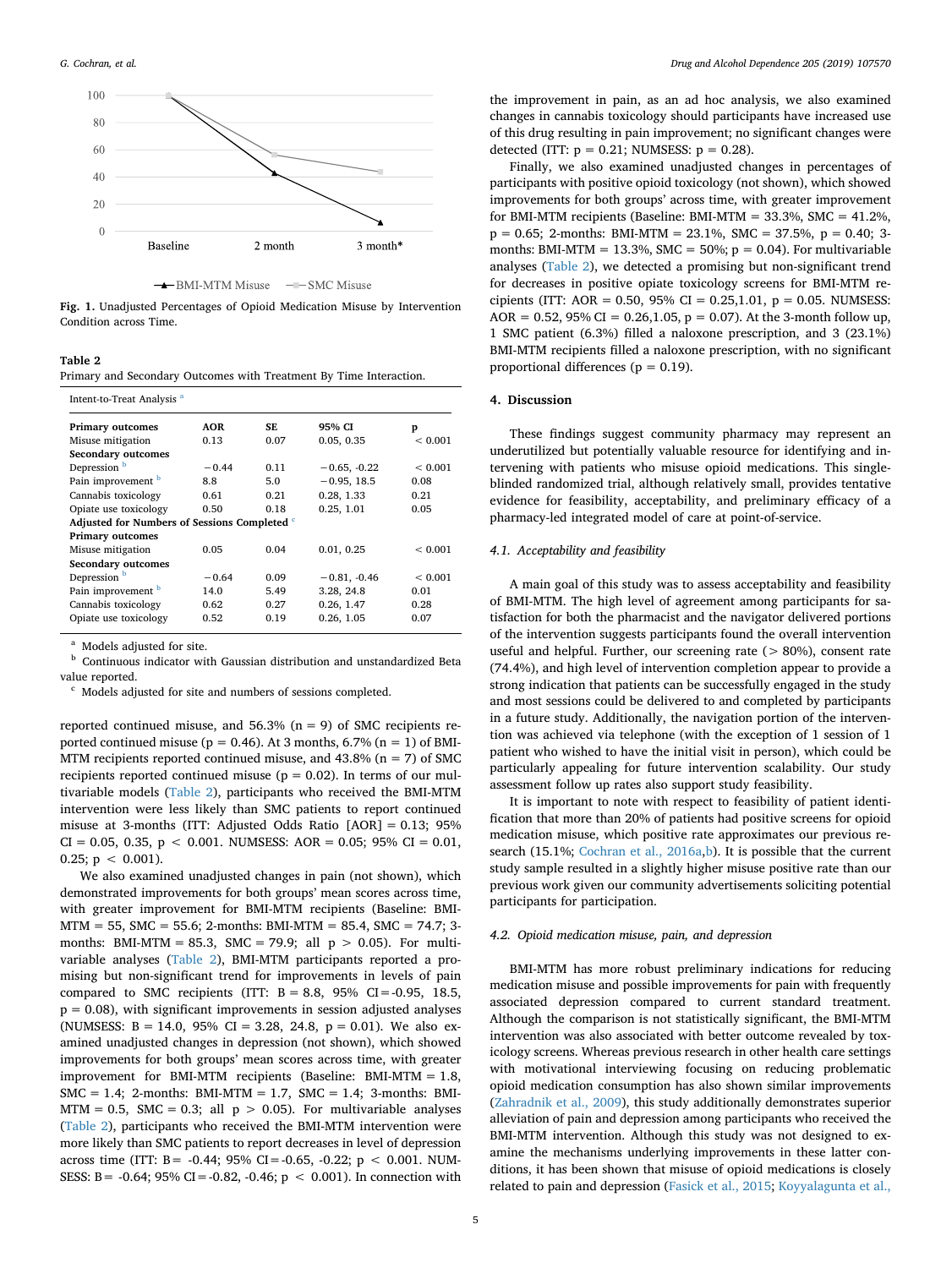*G. Cochran, et al. Drug and Alcohol Dependence 205 (2019) 107570*

[2013;](#page-6-28) [Li, 2015](#page-6-29); [Sheng et al., 2017](#page-6-30); [Vowles et al., 2015](#page-6-31)). Accordingly, it is important in future research to precisely characterize the clinical phenomenology and the mechanisms through which BMI-MTM effects positive change in patients with varying levels of pain as well as depression. Such additional research would also likely benefit from understanding the effects of the pharmacist compared to the patient navigation portions of the intervention on the study outcomes.

# *4.3. Naloxone*

It is noteworthy that naloxone fills at the 3-month assessment were modestly higher in the BMI-MTM group compared to compared SMC (23.1% vs. 6.3%). Given the critical importance of this medication for overdose prevention, future application of the BMI-MTM should include directly dispensing naloxone by the pharmacist instead of the navigator solely providing education and referral.

## *4.4. Limitations*

Although there are many promising aspects of this study, including its randomized design, the integrated model of care, and preliminary outcomes; one should be mindful of its limitations. We recognize ITT analyses for pain only approached significance ( $p = 0.08$ ), with significant effects for the multivariable model adjusted for numbers of sessions. Possible enhancements to pain measurement in future research may help better elucidate BMI-MTM impact on this important outcome. Our limited number of participants in this study were recruited by convenience from southwestern PA, which limits the external validity of these findings and caution should be taken in interpreting findings. Future research must work to expand the geographical catchment recruitment area to increase generalizability. We also recognize many of our outcome measures were based on participant selfreported behaviors, which could allow attention or social desirability biases to impact the results. While assessors were blinded to study condition in order to help limit some of these threats to internal validity, future investigation into BMI-MTM efficacy will gather more objective outcome information, such as individual-level prescription drug monitoring data or smart pill bottle technology for medication use ([Stip et al., 2013;](#page-6-32) [Treskes et al., 2018\)](#page-6-33). However, the noted trends for reductions in positive opiate toxicology for BMI-MTM compared to SMC recipients (ITT: AOR = 0.50, 95% CI = 0.25,1.01, p = 0.05. NUMSESS: AOR = 0.52, 95% CI = 0.26,1.05,  $p = 0.07$ ) provide modest evidence for the validity of the documented changes for medication use. These more objective data would likely enhance the understanding of the chronicity of the medication prescription/use. Enhanced assessment in future research likely is also merited for opioid use disorder for this population. While this project was focused on misuse, additional information regarding opioid use disorder would likely improve interventionists' insight for session delivery and care planning. In addition, future research and clinical applications of BMI-MTM would likely also benefit from a more thorough/comprehensive assessment of other substance use for possible treatment planning to help ameliorate concurrent drug use that may heighten misuse symptomology.

# **5. Conclusion**

This study provides initial support for the BMI-MTM intervention being acceptable and feasible for delivery, mitigating opioid medication misuse, and improving pain and depression. Future research should build on these preliminary data by further examining this intervention within a fully powered clinical trial framework. Such future research could provide necessary information and evidence to the field that would support possible broader application of this intervention to reduce opioid-related risks and improve public health.

#### **Role of funding source**

This project was supported by a grant from the National Institute on Drug Abuse (R21DA043735). The funder played no part in the conceptualization, execution, or authorship of this project.

## **Contributors**

All authors participated in the conceptual development, writing, and revision of this article. Dr. Cochran performed the statistical analyses for this project. All authors approved of the final manuscript before submission.

## **Declaration of Competing Interest**

No conflicts declared.

## **References**

- <span id="page-5-0"></span>[Al-Tayyib, A.A., Koester, S., Riggs, P., 2017. Prescription opioids prior to injection drug](http://refhub.elsevier.com/S0376-8716(19)30347-3/sbref0005) [use: Comparisons and public health implications. Addict. Behav. 65, 224–228](http://refhub.elsevier.com/S0376-8716(19)30347-3/sbref0005).
- <span id="page-5-15"></span>[Altman, E.G., Hedeker, D., Peterson, J.L., Davis, J.M., 1997. The Altman self-rating mania](http://refhub.elsevier.com/S0376-8716(19)30347-3/sbref0010) [scale. Biol. Psychiatry 42, 948–955.](http://refhub.elsevier.com/S0376-8716(19)30347-3/sbref0010)
- <span id="page-5-16"></span>[American Pharmacists Association, 2008. Medication therapy management in pharmacy](http://refhub.elsevier.com/S0376-8716(19)30347-3/sbref0015) [practice: core elements of an MTM service model \(version 2.0\). J. Am. Pharm. Assoc.](http://refhub.elsevier.com/S0376-8716(19)30347-3/sbref0015) [48, 341–353](http://refhub.elsevier.com/S0376-8716(19)30347-3/sbref0015).
- <span id="page-5-17"></span>[Bluml, B.M., 2005. Definition of medication therapy management: development of pro](http://refhub.elsevier.com/S0376-8716(19)30347-3/sbref0020)[fessionwide consensus. J. Am. Pharm. Assoc. 45, 566–572](http://refhub.elsevier.com/S0376-8716(19)30347-3/sbref0020).
- <span id="page-5-18"></span>[Brun, C., Rapp, R.C., 2001. Strengths-based case management: individuals' perspectives](http://refhub.elsevier.com/S0376-8716(19)30347-3/sbref0025) [on strengths and the case manager relationship. Soc. Work 46, 278–288](http://refhub.elsevier.com/S0376-8716(19)30347-3/sbref0025).
- <span id="page-5-5"></span>CDC, 2013. Select Features of State Pharmacist Collaborative Practice Laws. US Department of Health and Human Services. Centers for Disease Control and Prevention, Atlanta, GA. CDC 2018. U.S. Opioid Prescribing Rate Maps (Accessed November 24 2018). <https://www.cdc.gov/drugoverdose/maps/rxrate-maps.html>.
- <span id="page-5-2"></span>[Cicero, T., Kurtz, S., Surratt, H., Ibanez, G., Ellis, M., Levi-Minzi, M., Inciardi, J., 2011.](http://refhub.elsevier.com/S0376-8716(19)30347-3/sbref0035) [Multiple determinants of specific modes of prescription opioid diversion. J. Drug](http://refhub.elsevier.com/S0376-8716(19)30347-3/sbref0035) [Issues 41, 283–304.](http://refhub.elsevier.com/S0376-8716(19)30347-3/sbref0035)
- <span id="page-5-6"></span>[Cochran, G., Bacci, J.L., Ylioja, T., Hruschak, V., Miller, S., Seybert, A.L., Tarter, R.,](http://refhub.elsevier.com/S0376-8716(19)30347-3/sbref0040) [2016a. Prescription opioid use: patient characteristics and misuse in community](http://refhub.elsevier.com/S0376-8716(19)30347-3/sbref0040) [pharmacy. J. Am. Pharm. Assoc. 56, 248–256](http://refhub.elsevier.com/S0376-8716(19)30347-3/sbref0040).
- <span id="page-5-12"></span>[Cochran, G., Field, C., Karp, J., Seybert, A.L., Chen, Q., Ringwald, W., Hruschak, V.,](http://refhub.elsevier.com/S0376-8716(19)30347-3/sbref0045) [Chickering, S., Kincman, J., Jaber, A., Tarter, R., 2018. A community pharmacy in](http://refhub.elsevier.com/S0376-8716(19)30347-3/sbref0045)[tervention for opioid medication misuse: a pilot randomized clinical trial. J. Am.](http://refhub.elsevier.com/S0376-8716(19)30347-3/sbref0045) [Pharm. Assoc. 58, 395–403.](http://refhub.elsevier.com/S0376-8716(19)30347-3/sbref0045)
- <span id="page-5-7"></span>[Cochran, G., Gordon, A.J., Field, C., Bacci, J., Dhital, R., Ylioja, T., Stitzer, M., Kelly, T.,](http://refhub.elsevier.com/S0376-8716(19)30347-3/sbref0050) [Tarter, R., 2016b. Developing a framework of care for opioid medication misuse in](http://refhub.elsevier.com/S0376-8716(19)30347-3/sbref0050) [community pharmacy. Res. Social Adm. Pharm. 12, 293–301.](http://refhub.elsevier.com/S0376-8716(19)30347-3/sbref0050)
- <span id="page-5-8"></span>[Cochran, G., Rubinstein, J., Bacci, J.L., Ylioja, T., Tarter, R., 2015. Screening community](http://refhub.elsevier.com/S0376-8716(19)30347-3/sbref0055) [pharmacy patients for risk of prescription opioid misuse. J. Addict. Med. 9, 411–416.](http://refhub.elsevier.com/S0376-8716(19)30347-3/sbref0055)
- <span id="page-5-10"></span>[Colombo, L.R.P., Aguiar, P.M., Lima, T.M., Storpirtis, S., 2017. The effects of pharmacist](http://refhub.elsevier.com/S0376-8716(19)30347-3/sbref0060) [interventions on adult outpatients with cancer: a systematic review. J. Clin. Pharm.](http://refhub.elsevier.com/S0376-8716(19)30347-3/sbref0060) [Ther. 42, 414–424](http://refhub.elsevier.com/S0376-8716(19)30347-3/sbref0060).
- <span id="page-5-9"></span>[Dhital, R., Whittlesea, C.M., Norman, I.J., Milligan, P., 2010. Community pharmacy](http://refhub.elsevier.com/S0376-8716(19)30347-3/sbref0065) [service users' views and perceptions of alcohol screening and brief intervention. Drug](http://refhub.elsevier.com/S0376-8716(19)30347-3/sbref0065) [Alcohol Rev. 29, 596–602.](http://refhub.elsevier.com/S0376-8716(19)30347-3/sbref0065)
- <span id="page-5-4"></span>[Drug Store News, 2016. Rx Impact: A Drug Store News Special Report. March. Drug](http://refhub.elsevier.com/S0376-8716(19)30347-3/sbref0070) [Store News, Danvers, MA](http://refhub.elsevier.com/S0376-8716(19)30347-3/sbref0070).
- <span id="page-5-14"></span>[Eisen, S.V., Normand, S.L., Belanger, A.J., Spiro 3rd, A., Esch, D., 2004. The revised](http://refhub.elsevier.com/S0376-8716(19)30347-3/sbref0075) [behavior and symptom identification scale \(BASIS-R\): reliability and validity. Med.](http://refhub.elsevier.com/S0376-8716(19)30347-3/sbref0075) [Care 42, 1230–1241.](http://refhub.elsevier.com/S0376-8716(19)30347-3/sbref0075)
- <span id="page-5-21"></span>[Fasick, V., Spengler, R.N., Samankan, S., Nader, N.D., Ignatowski, T.A., 2015. The hip](http://refhub.elsevier.com/S0376-8716(19)30347-3/sbref0080)[pocampus and TNF: common links between chronic pain and depression. Neurosci.](http://refhub.elsevier.com/S0376-8716(19)30347-3/sbref0080) [Biobehav. Rev. 53, 139–159](http://refhub.elsevier.com/S0376-8716(19)30347-3/sbref0080).
- <span id="page-5-20"></span>[Han, B.H., Sherman, S.E., Link, A.R., Wang, B., McNeely, J., 2017. Comparison of the](http://refhub.elsevier.com/S0376-8716(19)30347-3/sbref0085) [Substance Use Brief Screen \(SUBS\) to the AUDIT-C and ASSIST for detecting un](http://refhub.elsevier.com/S0376-8716(19)30347-3/sbref0085)[healthy alcohol and drug use in a population of hospitalized smokers. J. Subst. Abuse](http://refhub.elsevier.com/S0376-8716(19)30347-3/sbref0085) [Treat. 79, 67–74.](http://refhub.elsevier.com/S0376-8716(19)30347-3/sbref0085)
- <span id="page-5-1"></span>[Harocopos, A., Allen, B., Paone, D., 2016. Circumstances and contexts of heroin initiation](http://refhub.elsevier.com/S0376-8716(19)30347-3/sbref0090) [following non-medical opioid analgesic use in New York City. Int. J. Drug Policy 28,](http://refhub.elsevier.com/S0376-8716(19)30347-3/sbref0090) [106–112](http://refhub.elsevier.com/S0376-8716(19)30347-3/sbref0090).
- <span id="page-5-19"></span>[Hides, L., Lubman, D.I., Devlin, H., Cotton, S., Aitken, C., Gibbie, T., Hellard, M., 2007.](http://refhub.elsevier.com/S0376-8716(19)30347-3/sbref0095) [Reliability and validity of the Kessler 10 and Patient Health Questionnaire among](http://refhub.elsevier.com/S0376-8716(19)30347-3/sbref0095)
- <span id="page-5-11"></span>[injecting drug users. Aust. N. Z. J. Psychiatry 41, 166–168.](http://refhub.elsevier.com/S0376-8716(19)30347-3/sbref0095) [Hughes, J.D., Wibowo, Y., Sunderland, B., Hoti, K., 2017. The role of the pharmacist in](http://refhub.elsevier.com/S0376-8716(19)30347-3/sbref0100) [the management of type 2 diabetes: current insights and future directions. Integr.](http://refhub.elsevier.com/S0376-8716(19)30347-3/sbref0100) [Pharm. Res. Pract. 6, 15–27](http://refhub.elsevier.com/S0376-8716(19)30347-3/sbref0100).
- <span id="page-5-3"></span>[Inciardi, J.A., Surratt, H.L., Kurtz, S.P., Cicero, T.J., 2007. Mechanisms of prescription](http://refhub.elsevier.com/S0376-8716(19)30347-3/sbref0105) [drug diversion among drug-involved club- and street-based populations. Pain Med. 8,](http://refhub.elsevier.com/S0376-8716(19)30347-3/sbref0105) [171–183](http://refhub.elsevier.com/S0376-8716(19)30347-3/sbref0105).

<span id="page-5-13"></span>[Knisely, J.S., Wunsch, M.J., Cropsey, K.L., Campbell, E.D., 2008. Prescription Opioid](http://refhub.elsevier.com/S0376-8716(19)30347-3/sbref0110)